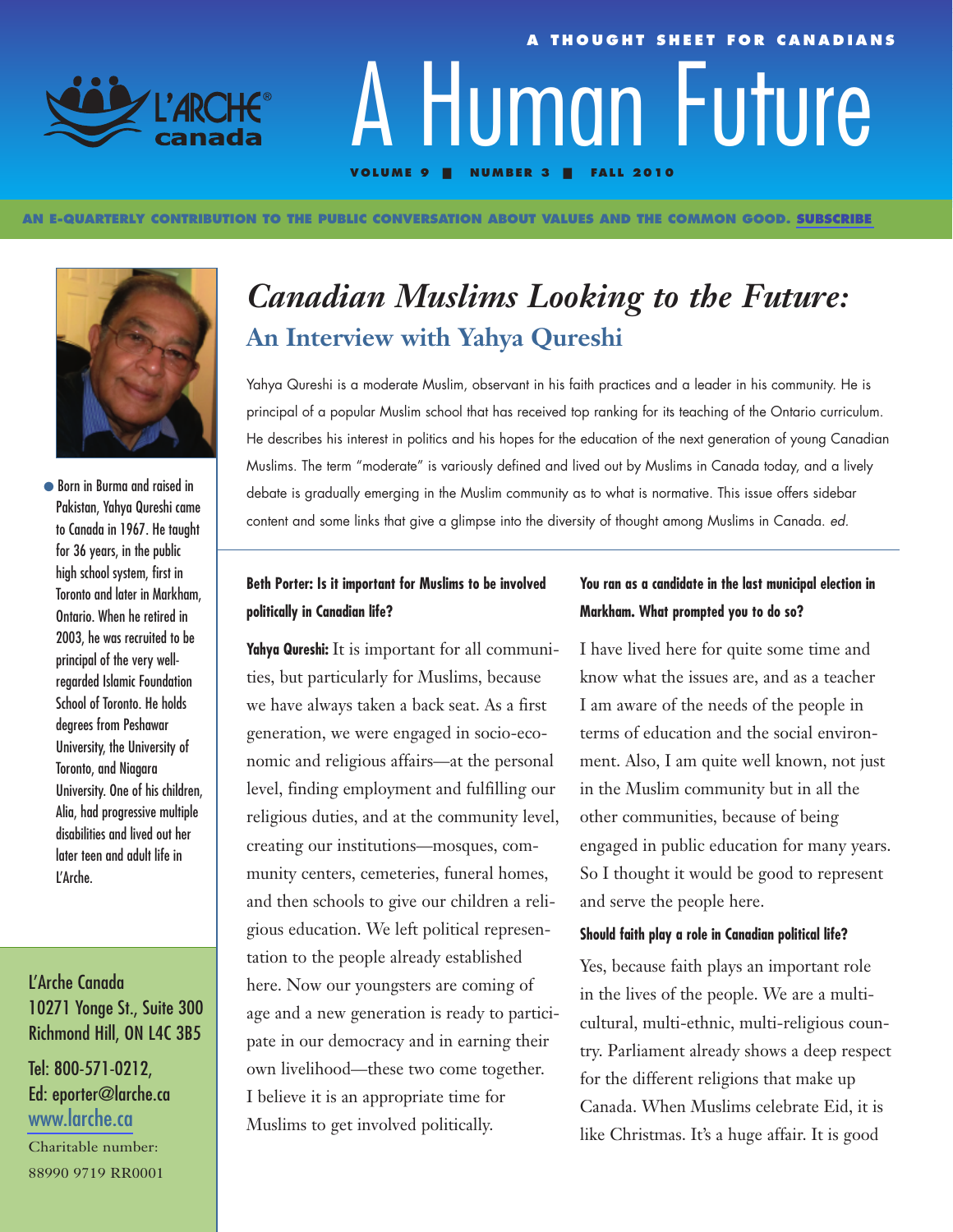

that such events are recognized by the government, by schools, and every segment of the society. Because a substantial number of people belong to this faith. There have been significant

changes since Canadians became aware of these issues. Schools have a multi-faith calendar with religious days identified. These are not holidays as such, but accommodation is made to give staff and students the day off when they want it. Likewise, in government and industry. I think that's a fair accommodation. We no longer face situations where someone would say "no" to such a request.

I think Canada should strongly promote the religious aspect of society in general. Every religion teaches good stuff, and who doesn't want good stuff in their country? Religions bring decency, order, politeness, and civility, camaraderie and brotherhood—all these. Religious teaching makes for a cohesive, peaceful and organized society. The problem is when we don't focus on the positive aspects of religions, but on the negative, and when the media and people in pulpits nurture negativity. Then religion is not effective.

### **What are your hopes for the students who graduate from the Islamic Foundation school, and what are your thoughts on the public versus private religious school systems?**

Catholics, Muslims, Hindus, Sikhs, Jews all want religious education for their children. The public system is secular, but we do have some content in public high schools—for example, world religions is offered as an option. My thinking is that the public system could offer the option of a class in Islamic studies where there

were 20 or 25 students who want it, or a class for 25 Jewish children on the Jewish religion. As there is no public option, religious schools had to be established because all these communities feel that basic religious

Parents want their children to learn their cultural and religious background and values—things sacred to the parents.

education is important.

At the same time, the fact that the school I am running has been declared

# **Every religion teaches good stuff, and who doesn't want good stuff in their country?**

one of the top schools in Ontario is a sign of how seriously we are preparing our young people academically. Our intention is that they will not only be good Muslims but be part of mainstream society. All of our children are prepared to go to university and then finish their professional education and be competitive with the others in mainstream society for leadership roles, not just in Muslim society. It's a given, that you will be serving the Muslim community, but the larger goal is that you are a great Canadian citizen serving humanity in so many ways in Canadian society. Our school has become very popular and we have a large waiting list because everybody wants this kind of education for their children. Other countries, especially Middle Eastern countries, are looking at our model too, asking how to combine the government curriculum with the religious curriculum.

I have a dream that someday we will have here in

## **"The World We Seek" by His Highness Prince Karim Aga Khan**

"The world we seek is not a world where difference is erased, but where difference can be a powerful force for good, helping us to fashion a new sense of co-operation and coherence in our world, and to build together a better life for all."

The LaFontaine-Baldwin lecture of October 15, 2010. [Read more.](http://www.theglobeandmail.com/news/national/toronto/verbatim-the-aga-khans-lafontaine-baldwin-lecture/article1759821/)

● The Aga Khan is the religious leader of the worldwide community of Shia Ismaili Muslims. Newly elected Calgary mayor Naheed Nenshi is an Ismaili Muslim. [Official website of the Ismailis in Canada](http://www.theismaili.org/)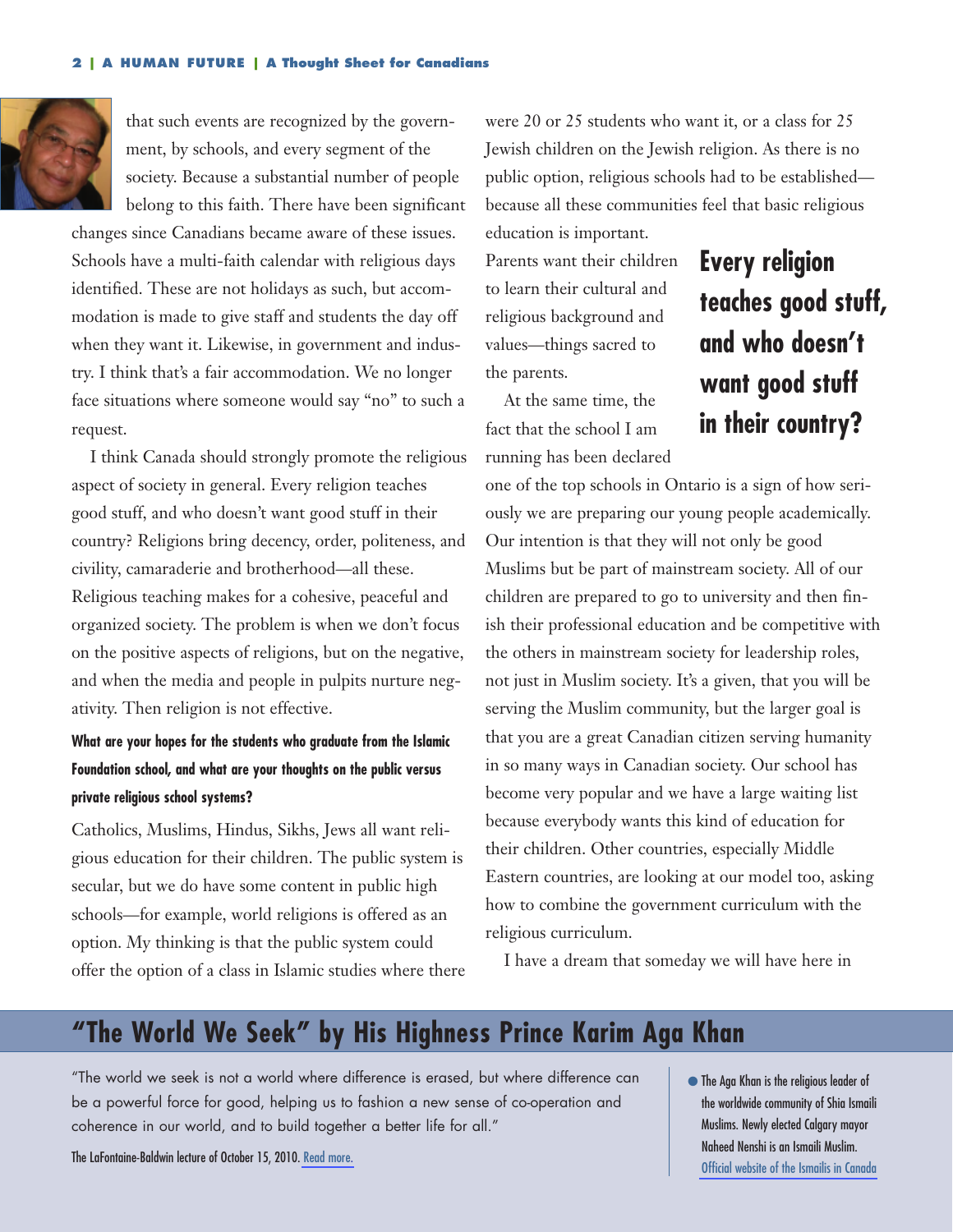

Canada an International Islamic University on par with top universities in the world, such as Harvard and Oxford, combined with Muslim scholarship from Jamai AlAzher (Cairo) or

Medina University—a university that hires the best professors and offers opportunity to pursue the quest for knowledge in many fields, not just Islamic studies.

#### **Does your school serve a particular group of Muslims?**

Mainly, our students are Sunni but the school is open if someone wants to come from another Muslim background or a Christian, if they were willing to do the things that are required like wearing our uniform.

In our school we have Muslims from many parts of the world—from India, Pakistan, Sri Lankan, Bangladesh, that's one segment. Another is Middle Eastern and African. A third is West Indian. And a fourth is a mix of Europeans, Americans and

Canadians. It's really fun when we have our cultural days and ceremonies. The kids bring different foods, wear traditional clothes and speak different languages, and they display art and artifacts from their countries. And the parents meet people from other areas of the world. In Canada, you can see so much enjoyment in the sharing of cultural customs, cuisine, and traditions.

### **How did your students react to the fellow who wanted to burn the Qur'an?**

The Qur'an is a good book, a brilliant book, and it is sacred for Muslims, so naturally they were upset. His plan to burn it was a sign of hatred and a very negative idea. In a way, it's the same kind of destructive negativity that was in the men who blew up the twin towers. Two wrongs don't make a right.

On the 9/11 anniversary a wonderful thing would be to ask ourselves, What are some things we can do in

## **Dr. Izzeldin Abuelaish, MD, MPH**

As a believer with deep faith, as a Muslim, I fully believe that what I have lost, what was taken from me will never come back and that I need to go forward motivated by the spirit of those I lost, and to do them justice. I lost three precious daughters, but I am blessed with five other children and the future. We need to recognize and share our common humanity and realize that no one is immune from risks. Then there is the choice, the crossroads, the path of light or the path of darkness. I chose the first. The path of light in the long run is



the most efficient and right choice, rather than to live with hatred or be consumed with revenge with all their medical consequences…. Also, I know that darkness cannot drive out darkness; only light and love can drive out darkness and hatred….

It's important to realize that any social change usually begins with a single person who is an obsessive individual, who sees a problem and envisions a new solution, who takes the initiative to act on that vision, who gathers resources and builds organizations to protect and market that vision, who provides energy and sustained focus to overcome the inevitable resistance, and who, decade after decade, keeps improving, strengthening, and broadening that vision until what was once a marginal idea has become a new norm.

● Dr. Izzeldin Abuelaish, MD, MPH, is a Palestinian doctor who has long worked for peace, living in Gaza while treating Israeli and Palestinian patients in an Israeli hospital. Tragically, three of his daughters were killed by Israeli fire during the war in Gaza.

In m[emory of his daugh](http://www.daughtersforlife.com/)ters, he set up the "Daughters for Life" foundation to help provide health care and education to girls and women in the Middle East.

He is currently Associate Professor of Medicine at the Dalla Lana School of Public Health, University of Toronto. He is author of the book, I Shall Not Hate: A Gaza Doctor's Journey.

From a lecture at Beth Tzedec Synagogue, Toronto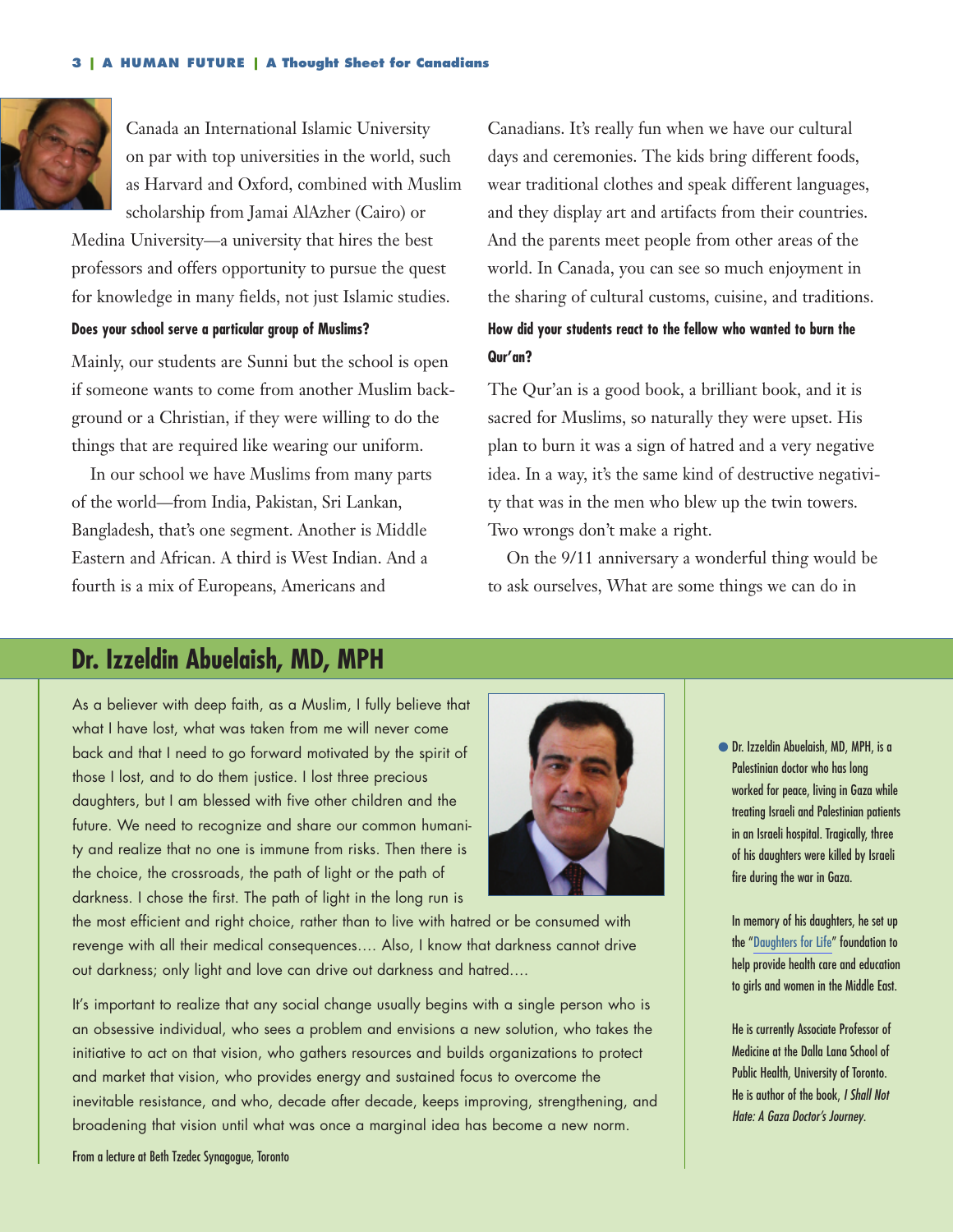

the world to bring people together? To make people understand that negativity and destructiveness and warfare hurt innocent people? I think now we need fresh approaches to dealing

with the crisis that Pakistan and the Muslim world is going through.

#### **Can you comment on Pakistan today?**

I was in Pakistan visiting family during the recent flood. The damage is enormous. Of course, the insurgency will take advantage of a situation like this. The international society is quite concerned and we are concerned about it. The insurgency has brought a lot of destruction to our country.

On a personal level, I was very sad to see the damage of the flood in my village. All the houses on Qureshi Street were severely damaged—about 200 homes. All the small animals are gone, and there will be no crops next year. But the people are resilient. The government is doing its best, and governments and people abroad have been donating large sums of money, and this is certainly appreciated. ■

#### **Sites related to the Islamic Foundation School**

- "Partnering in Muslim Education"—A project of the Ontario Institute for Studies in Education (OISE). In 2007–08, some OISE students approached Yahya Qureshi and other members of the Islamic Foundation School to help them learn about teachers' perspectives on the education of Muslim students. The project looks at the needs and aspirations of Muslim students in public and private schools in Toronto. [Read more.](http://www.oise.utoronto.ca/oise/UserFiles/File/OISE_annual%20report_2007_2008.pdf)
- "The School has a Perfect 10" by Sara Green in the Toronto Sun, on the Islamic Foundation School. [Read more.](http://www.islamicfoundation.ca/media.aspx)
- The Islamic Foundation School. [Read more](http://www.myifs.ca/index.php?option=com_content&view=frontpage&Itemid=1).
- Islamic Foundation of Toronto. [Read more.](http://www.islamicfoundation.ca/)
- Islamic schools exist in all major Canadian cities. Here is a site listing schools in British Columbia: [Click here.](http://www.bcmuslims.com/organization/schools.do)

## **Raheel Raza**



● At the liberal end of the Canadian Muslim spectrum, Raheel Raza is a well-educated and observant journalist and speaker and an outspoken advocate for human rights and gender equality. She is author of Their Jihad...Not My Jihad (Toronto: Basileia, 2005). She has worked with school boards to encourage a more inclusive curriculum and has long been committed to interfaith dialogue. Her [website](http://www.raheelraza.com/about.htm) offers several articles. This one was written in 2009, after visiting her native Pakistan: [Read article.](http://www.themarknews.com/articles/260-pakistan-in-crisis-a-shared-responsibility)

#### **Further Reading: A Cross-section of Views**

- Multiculturalism in Canada (a 2006 report). [Read more.](http://www2.parl.gc.ca/content/lop/researchpublications/936-e.htm)
- Canadian Islamic Congress. [Read more](http://www.canadianislamiccongress.com/cic2010/).
- IQRA, an online Canadian magazine with a Muslim focus on current events and contemporary issues. It aims to attract 'people who reflect.' [Read more.](http://iqra.ca/?page_id=2#ixzz12fpzK8gj)
- Muslim Canadian Congress. [Read more.](http://www.muslimcanadiancongress.org/)
- An American Muslim website that seeks to make a clear distinction between the theology and religion of Islam, and politics and terrorism involving Muslims. [Read more.](http://www.islamfortoday.com/about.htm)
- Gregory Baum: The Theology of Tariq Ramadan: A Catholic Perspective (Novalis, 2009). Recognizing the high unemployment and discrimination that Muslims in Montreal face, Fr. Baum connected with the group Presence Muselman ([Muslim Presence\)](http://muslimpresence.com/?p=3348), a group inspired by the ideas of the Muslim theologian Tariq Ramadan. [Read review](http://reviewcanada.ca/reviews/2010/01/01/the-real-tariq-ramadan/) in the Literary Review of Canada.
- Tarek Fatah, founder of the [Muslim Canadian Congress](http://www.muslimcanadiancongress.org/), addresses societal issues in the interpretation of Islam and is sometimes criticized in the Muslim community as too outspoken. He is the author of two books: Chasing a Mirage: The Tragic Illusion of an Islamic State, (John Wiley & Sons Canada, Ltd., 2008) and The Jew is Not My Enemy: Unveiling the Myths that Fuel Muslim Anti-Semitism, (McClelland & Stewart, October 2010). [Read a review](http://islamuswest.org/books_Islam_and_the_West/Chasing_A_Mirage.html#top) of Chasing a Mirage.